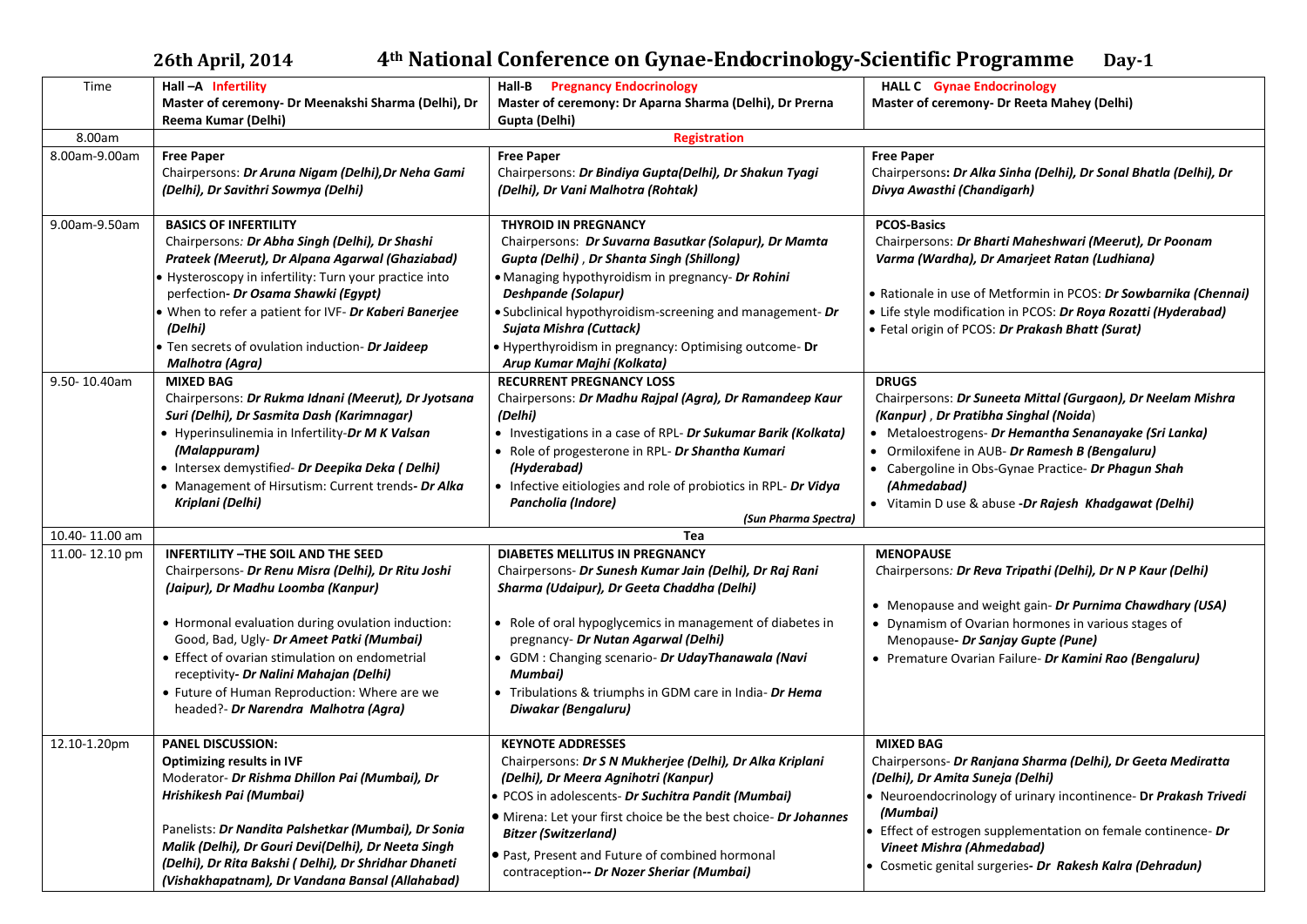| 1.20pm-2.00pm  | <b>LUNCH &amp; POSTER VIEWING</b>                                                       |                                                               |                                                                    |  |  |
|----------------|-----------------------------------------------------------------------------------------|---------------------------------------------------------------|--------------------------------------------------------------------|--|--|
|                | Poster Judges: Dr Nutan Agarwal (Delhi), Dr V idushi Kulshrestha (Rishikesh)            |                                                               |                                                                    |  |  |
| 2.00pm-3.00    | <b>DEBATES</b>                                                                          | <b>PANEL DISCUSSION:</b>                                      | <b>COSMETOLOGY - BODY &amp; SKIN</b>                               |  |  |
|                | Chairpersons: Dr Shakti Bhan Khanna (Delhi), Dr Anjali                                  | Modern management of menopause                                | Chairpersons: Dr Gauri Gandhi (Delhi), Dr Mitra Saxena (Rewari),   |  |  |
|                | Tempe (Delhi), Dr Shubha Sagar Trivedi (Delhi)                                          |                                                               | Dr Kawita Bapat (Indore)                                           |  |  |
|                | • Ovarian Drilling - Still has a Role                                                   | Moderator: Dr P C Mahapatra (Cuttack), Dr Indrani Ganguly     |                                                                    |  |  |
|                | FOR: Dr Bhaskar Pal (Kolkata)                                                           | (Delhi)                                                       | • Common and Uncommon skin changes in Pregnancy (Luciara)-Dr       |  |  |
|                | AGAINST: Dr Sarita Agarwal (Raipur)                                                     |                                                               | S M Bhattacharya (Kolkata) (Bayer Zydus Pharma)                    |  |  |
|                | • Fibroid in infertility- Better out than in                                            | Panelists: Dr Sharda Jain (Delhi), Dr Neerja Goel (Delhi), Dr | • Body contouring- Dr Vipul Nanda (Gurgaon)                        |  |  |
|                | FOR: Dr Jyoti Mishra (Delhi)                                                            | Abha Singh (Raipur), Dr Rekha Mehra (Delhi), Dr Sadhana       | · Hirsutism: laser treatment- Dr Ajita Bagai ( Delhi)              |  |  |
|                | AGAINST: Dr Anupama Bahadur (Delhi)                                                     | <b>Gupta (Gorakhpur)</b>                                      | • Management of acne - Dr Neena Khanna (Delhi)                     |  |  |
|                | • AMH- An overated marker for Ovarian Reserve                                           |                                                               |                                                                    |  |  |
|                | FOR: Dr Rajat Ray (Rourkela)                                                            |                                                               |                                                                    |  |  |
|                | AGAINST: Dr Sudha Prasad (Delhi)                                                        |                                                               |                                                                    |  |  |
| 3.00pm-4.00pm  | <b>GENERAL GYNAE-ENDOCRINOLOGY</b>                                                      | <b>CONTROVERSIES</b>                                          | <b>PANEL DISCUSSION:</b>                                           |  |  |
|                | Chairpersons: Dr C H Trivedi (Surat), Dr Neerja Bhatla                                  | Chairpersons: Dr Kamal Buckshee (Noida), Dr S N Basu          | <b>Abnormal Uterine Bleeding</b>                                   |  |  |
|                | (Delhi), Dr Rajat Mohanty (Bhubaneshwar)                                                | (Delhi)                                                       | Moderator: Dr Alka Kriplani (Delhi)                                |  |  |
|                |                                                                                         | . Universal adoption of WHO Diagnostic Criteria for GDM-      | Co-moderator: Dr Prerna Gupta(Delhi)                               |  |  |
|                | Recurrent Endometriosis and Infertility- Dr Arun<br>$\bullet$                           | YES: Dr Alok Sharma (Shimla)                                  | Panelists: Dr Nalini Mishra (Raipur), Dr Manju Khemani (Delhi), Dr |  |  |
|                | <b>Madho Barua (Dibrugarh)</b>                                                          | NO: Dr Reeti Mehra (Chandigarh)                               | Nisha Kapoor (Faridabad), Dr Pushpa Dahiya (Rohtak), Dr            |  |  |
|                | Turner syndrome-Gynecologist's prospective- Dr                                          | • Progesterone can replace Cerclage in prevention of preterm  | Meenakshi Sharma (Delhi)                                           |  |  |
|                | Ashma Rana (Nepal)                                                                      | Labour- A Non invasive Paradigm shift                         |                                                                    |  |  |
|                | Prevention and treatment of vulvovaginal atrophy-                                       | YES: Dr Kiran Guleria (Delhi)                                 |                                                                    |  |  |
|                | Dr Saroj Singh (Agra)                                                                   | No: Dr B S Jodha (Jodhpur)                                    |                                                                    |  |  |
|                |                                                                                         | • Fetal Reduction is justifiable in twin pregnancy - An on    |                                                                    |  |  |
|                |                                                                                         | demand Obstetrics                                             |                                                                    |  |  |
|                |                                                                                         | YES- Dr Alka Saraswat (Agra)                                  |                                                                    |  |  |
|                |                                                                                         | NO- Dr Leela Vyas(Jaipur)                                     |                                                                    |  |  |
| 4.00pm-4.45pm  |                                                                                         | <b>Quiz on Gynae Endocrinology</b>                            |                                                                    |  |  |
|                | Quiz master: Dr KK Roy (Delhi)                                                          |                                                               |                                                                    |  |  |
|                | Dr Aparna Sharma(Delhi)                                                                 |                                                               |                                                                    |  |  |
| 4.45-5.15pm    | <b>Tea &amp; Exhibition</b>                                                             |                                                               |                                                                    |  |  |
|                | Chairpersons-Dr Sharda Jain (Delhi), Dr Alka Kriplani (Delhi), Dr Nutan Agarwal (Delhi) |                                                               |                                                                    |  |  |
| 5.15-6.15pm    | GESI Oration: Contemporary approaches to PCOS management: Dr Bharti Dhorepatil (Pune)   |                                                               |                                                                    |  |  |
|                | Plenary Session: Thyroid dysfunction and reproduction in women: Dr Salim Daya (Canada)  |                                                               |                                                                    |  |  |
| 6.15-7.00pm    | <b>INAUGURATION</b>                                                                     |                                                               |                                                                    |  |  |
| 7.00-8.30pm    | <b>Cultural Programme</b>                                                               |                                                               |                                                                    |  |  |
| 8.30pm onwards | <b>Dinner</b>                                                                           |                                                               |                                                                    |  |  |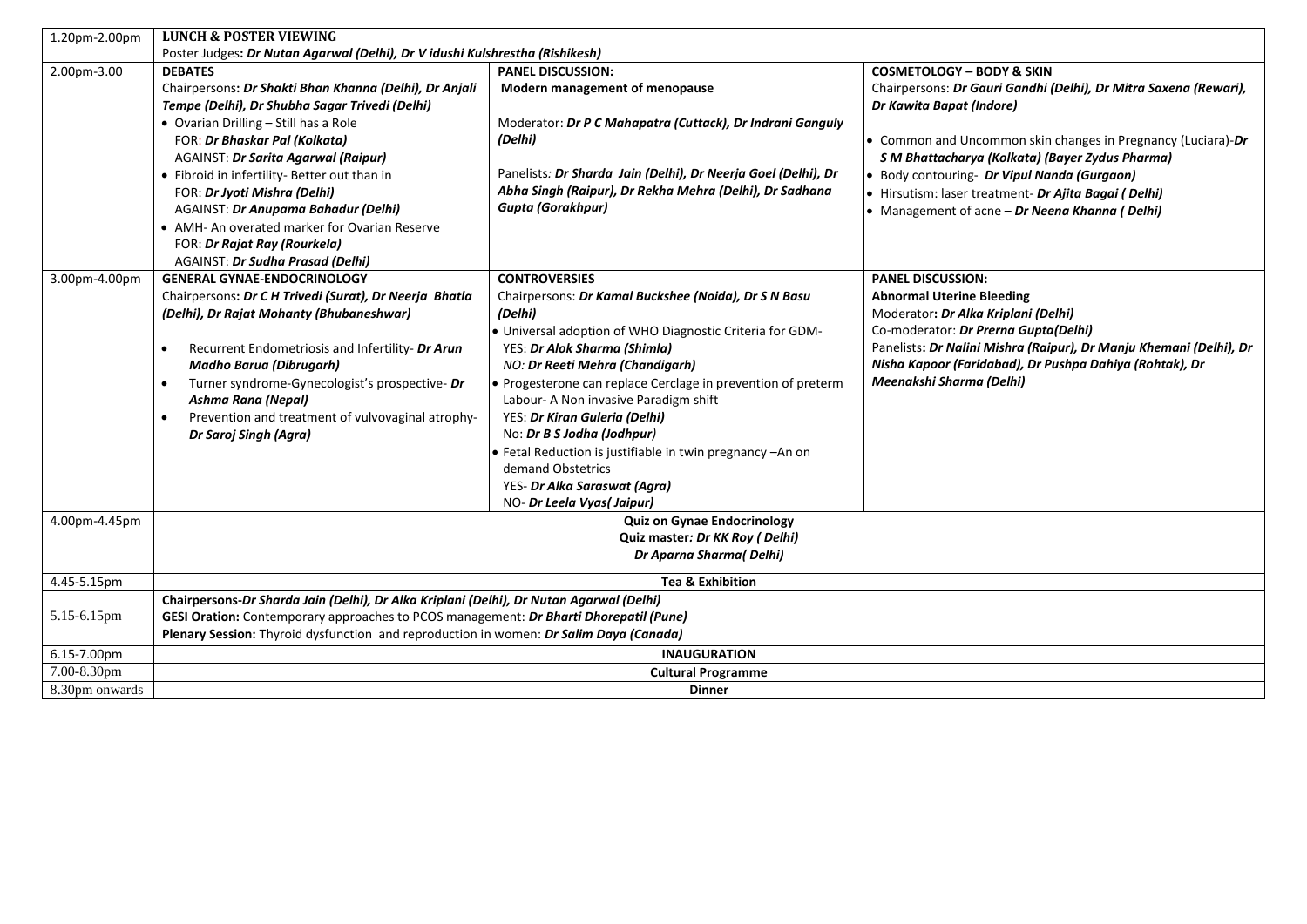## **27th April, 2014 4th National Conference on Gynae-Endocrinology: Scientific Programme Day-2**

| Time           | $Hall -A$                                                  | Hall-B                                                           | <b>HALL C</b>                                                     |  |  |
|----------------|------------------------------------------------------------|------------------------------------------------------------------|-------------------------------------------------------------------|--|--|
|                | <b>Infertility</b>                                         | <b>Pregnancy endocrinology</b>                                   | <b>Gynae Endocrinology</b>                                        |  |  |
|                | Master of ceremony: Dr Anupama Bahadur (Delhi), Dr         | Master of ceremony: Dr Rohini Sehgal (Delhi), Dr Meenakshi       | Master of ceremony: Dr Manu Goyal (Delhi), Dr Garima              |  |  |
|                | Nilanchali Singh (Delhi)                                   | Shankar (Delhi)                                                  | Kachhawa (Delhi)                                                  |  |  |
| 8.00am         | Registration                                               |                                                                  |                                                                   |  |  |
| 8.00am-9.00am  | <b>Free Paper</b>                                          | <b>Free Paper</b>                                                | <b>Free Paper</b>                                                 |  |  |
|                | Chairpersons- Dr Biswa Bhushan Dash (Delhi), Dr            | Chairpersons- Dr Pikee Saxena (Delhi), Dr Rohini Sehgal          | Chairpersons- Dr Reema Kumar (Delhi), Dr Leena Wadhwa             |  |  |
|                | Sharda Patra (Delhi), Dr Nilanchali Singh (Delhi)          | (Delhi), Dr Swati Kochar (Bikaner)                               | (Delhi), Dr Neetu Sareen (Delhi)                                  |  |  |
| 9.00-9.50 AM   | <b>MALE INFERTILITY-BASICS</b>                             | <b>MIXED BAG</b>                                                 | <b>PMS AND CLIMACTERIC</b>                                        |  |  |
|                | Chairpersons: Dr Shalini Singh (Delhi), Dr Anupreet        | Chairpersons: Dr K K Roy (Delhi), Dr Neetu Rastogi               | Chairpersons- Dr Vandana Narula (Gurgaon), Dr Arghya Maitra       |  |  |
|                | Chawla (Noida), Dr Alka Gahlot (Jaipur)                    | (Moradabad)                                                      | (Kolkata), Dr Kanupriya Jain (Ludhiana)                           |  |  |
|                | • Genetics of male infertility- Dr Ashutosh Haldar (Delhi) | • Evaluating a case of Primary Ammenorrhea- Dr Kiran Pandey      | • Premenstrual Syndrome-Criteria for Diagnosis: Dr Deepti         |  |  |
|                | . Role of thyroid in male reproduction- Dr Anand Kumar     | (Kanpur)                                                         | Goswami (Delhi)                                                   |  |  |
|                | (Delhi)                                                    | • Investigations & Management of a case of Secondary             | • Premenstrual syndrome: Therapeutic Options:-Dr Ranjana          |  |  |
|                | • Metabolic syndrome & male reproduction- Dr Ashraf        | Ammenorrhea- Dr Smiti Nanda (Rohtak)                             | Khanna (Allahabad)                                                |  |  |
|                | Ganie (Delhi)                                              | • Vit D in pregnancy- Dr Vinita Das (Lucknow)                    | • New Approaches in the management of Menopause:- Dr Atul         |  |  |
|                |                                                            |                                                                  | Munshi (Ahmedabad)                                                |  |  |
| 9.50-10.40 AM  | <b>MALE INFERTILITY</b>                                    | <b>PANEL DISCUSSION:</b>                                         | <b>NEWER DRUGS</b>                                                |  |  |
|                | Chairpersons: Dr Poonam Sachdeva (Delhi), Dr Raj           | <b>Osteoporosis: A Silent Killer- Prevention and Treatment</b>   | Chairpersons- Dr Sunita Lamba (Delhi), Dr Manvita Mahajan         |  |  |
|                | Kumar Yadav (Delhi), Dr Neeta Dhabhai (Faridabad)          | Moderator: Dr Rajender Pardesi (Aurangabad), Dr Ajay Mane        | (Gurgaon), Dr Sonia Naik (Delhi)                                  |  |  |
|                | Proteomics in Reproductive Physiology: Dr Savita           | (Aurangabad)                                                     | · Sidenafil: Dr. Archana Baser (Indore)                           |  |  |
|                | <b>Yadav</b> (Delhi)                                       | Panelists- Dr PP Kotwal (Delhi), Dr Ambrish Mithal (Delhi), Dr   | • DHEAS: Dr Garima Kachhawa (Delhi)                               |  |  |
|                | Assessment of sperm parameters & function test in          | Archana Verma (Ghaziabad), Dr Achla Batra (Delhi), Dr Savita     | • OESTROGENS: My friend My Enemy- Dr Hemant Deshpande             |  |  |
|                | male infertility - Dr MM Misro (Delhi)                     | Mehendale (Pune), Dr Madhu Srivastava (Noida)                    | (Pune)                                                            |  |  |
|                | . Approach to a case of male infertility-Dr Gita           |                                                                  | · Tibolone: Dr Krishnendu Gupta (Kolkata)                         |  |  |
|                | Radhakrishnan (Delhi)                                      |                                                                  |                                                                   |  |  |
| 10.40-11.00 am |                                                            | Tea                                                              |                                                                   |  |  |
| 11.00-12.10 PM | <b>ART</b>                                                 | <b>KEYNOTE ADDRESSES</b>                                         | PITUITARY AND GROWTH                                              |  |  |
|                | Chairpersons- Dr Usha Sharma (Meerut), Dr Meenakshi        | Chairpersons: Dr Neera Agarwal (Delhi), Dr Roza Oliyai           | Chairpersons- Dr Chitra Raghunandan (Delhi), Dr Mangla Dogra      |  |  |
|                | Barsual Chauhan (Rohtak), Dr Narendra Gupta (Jaipur)       | (Gwalior), Dr Swaraj Batra (Delhi)                               | (Chandigarh)                                                      |  |  |
|                | ·Stimulation protocols in ART- Dr Kanthi Bansal            |                                                                  |                                                                   |  |  |
|                | (Ahmedabad)                                                | Endometrium - Embryo: A two way Dialogue- Dr Sunita              | • Hypogonadotopic Amenorrhea: Dr Lakhbir Dhaliwal                 |  |  |
|                | •ART in PCOS- Dr M L Swarnkar (Jaipur)                     | <b>Tendulwarkar (Pune)</b>                                       | (Chandigarh)                                                      |  |  |
|                |                                                            | Fertility preservation -an increasing social need in present day | • Postpartum pituitary disease-Dr AH Zargar (Srinagar)            |  |  |
|                | • ART in Endometriosis-A Clinician's dilema- Dr Kuldeep    | societies- Dr Shailaja Nair (UK)                                 | • Turner syndrome: Optimising outcome and height-Dr Nalini        |  |  |
|                | Jain (Delhi)                                               | Luteal phase defects- Dr Salim Daya (Canada)                     | Shah(Mumbai)                                                      |  |  |
| 12.10-1.20 PM  | <b>ENDOMETRIOSIS</b>                                       |                                                                  | <b>OBESITY</b>                                                    |  |  |
|                | Chairpersons- Dr Brig K K Kapoor (Delhi), Dr Nirmala       |                                                                  | Chairpersons: Dr Urmil Sharma (Delhi), Dr S K Agarwal (Delhi), Dr |  |  |
|                | Agarwal (Delhi), Dr Anju Soni (Jaipur)                     | • WHO session on contraceptive update: Dr Arvind Mathur          | Sheila Mehra (Delhi)                                              |  |  |
|                | • Advances in medical management of Endometriosis: Dr      | (Delhi)                                                          | • Obesity- A growing menance in adolescence- Dr Pratima Mittal    |  |  |
|                | T Ramani Devi (Trichy)                                     |                                                                  | (Delhi)                                                           |  |  |
|                | · Endometriosis- Surgical Solutions: Dr Sanjay Patel       |                                                                  | • Medical management of Obesity-How effective?: Dr S Wangnoo      |  |  |
|                | (Ahmedabad)                                                |                                                                  | (Delhi)                                                           |  |  |
|                | ·Managing pain in Endometriosis: Dr Muralidhar V Pai       |                                                                  | • Surgical Management of Obesity- Current Concepts: Dr Ajay       |  |  |
|                | (Manipal)                                                  |                                                                  | Kriplani (Delhi)                                                  |  |  |